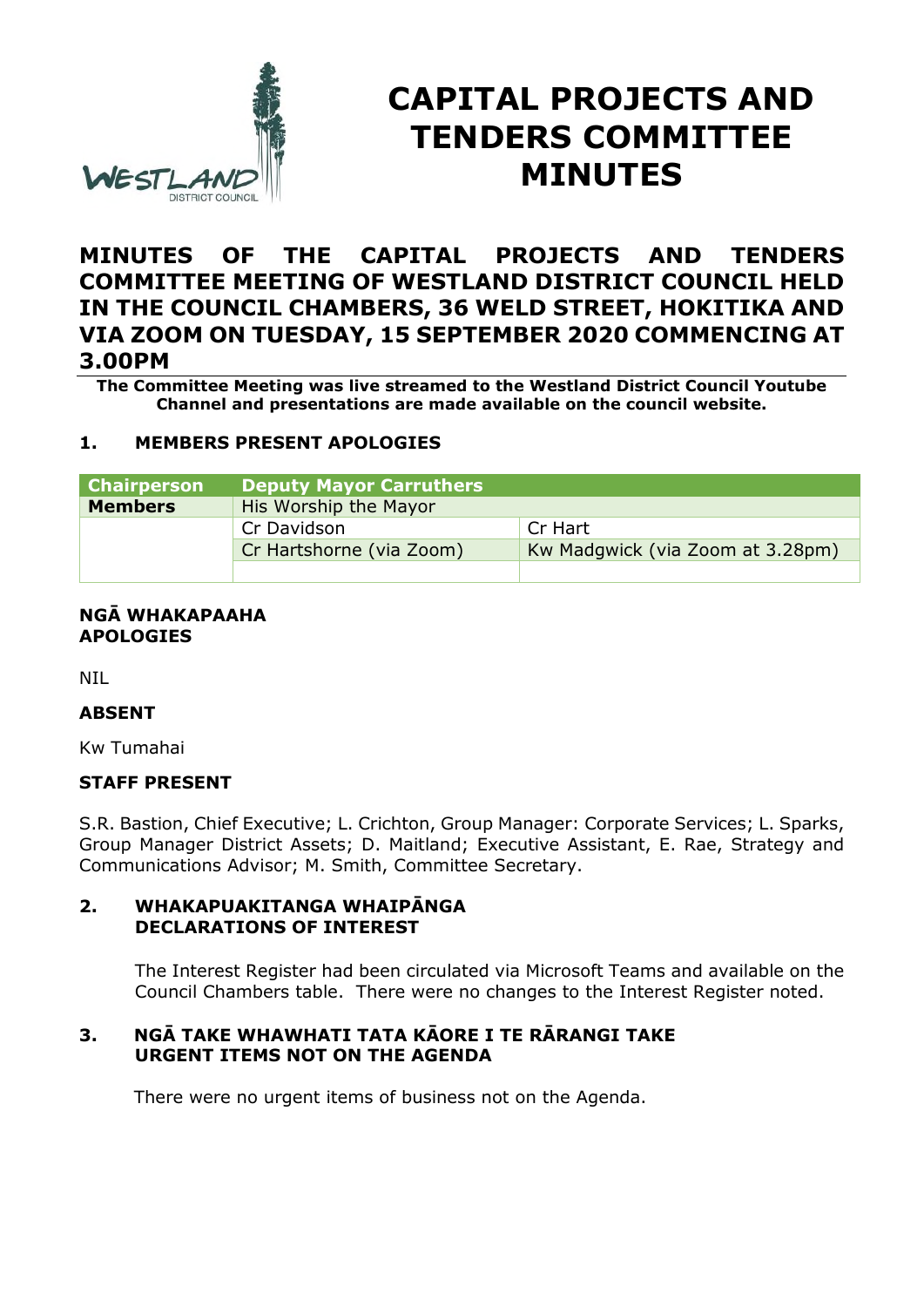#### **4. NGĀ MENETI O TE HUI KAUNIHERA MINUTES OF MEETINGS**

The Minutes of the previous Meetings were circulated separately via Microsoft Teams.

 **Capital Projects and Tenders Committee Meeting Minutes – 12 May 2020** 

#### **Capital Projects and Tenders Extraordinary Committee Meeting Minutes – 11 August 2020**

Moved Cr Davidson, seconded Cr Hart and **Resolved** that the Minutes of the Capital Projects and Tenders Committee Meetings held on the **12 May 2020** and the **11 August 2020** be confirmed as a true and correct record of the meetings.

# **5. ACTION LIST**

The Chief Executive spoke to the Action List and provided the following update:

## **Establish a West Coast Wilderness Trail Sub-Committee**

The Chief Executive advised that a meeting was being set up with the Trustees to finalise the winding up of the Westland Wilderness Trust.

Moved Cr Davidson, seconded His Worship the Mayor and **Resolved** that the updated Action List be received.

# **6. NGĀ TĀPAETANGA PRESENTATIONS**

NIL

# **7. PŪRONGO KAIMAHI STAFF REPORTS**

*The order of the staff reports was swapped and differs from the order on the agenda.* 

#### **Hokitika Swimming Pool Redevelopment**

The Group Manager: District Assets spoke to the Hokitika Swimming Pool Redevelopment. The purpose of this report is to provide Council with the concept plan for the development and request approval for the expenditure. Council have had a meeting with stakeholders and have been working with architects and pool services specialists to develop the concept plan.

Moved Deputy Mayor Carruthers, seconded Cr Davidson and **Resolved** that:

- A) Council receive the report.
- B) Council adopts the concept plan subject to stakeholder endorsement and proceeds to completing Stage 1 with the \$3 million grant expenditure.
- C) Council includes Stage 2 in Council's 2021-2031 Long Term Plan process.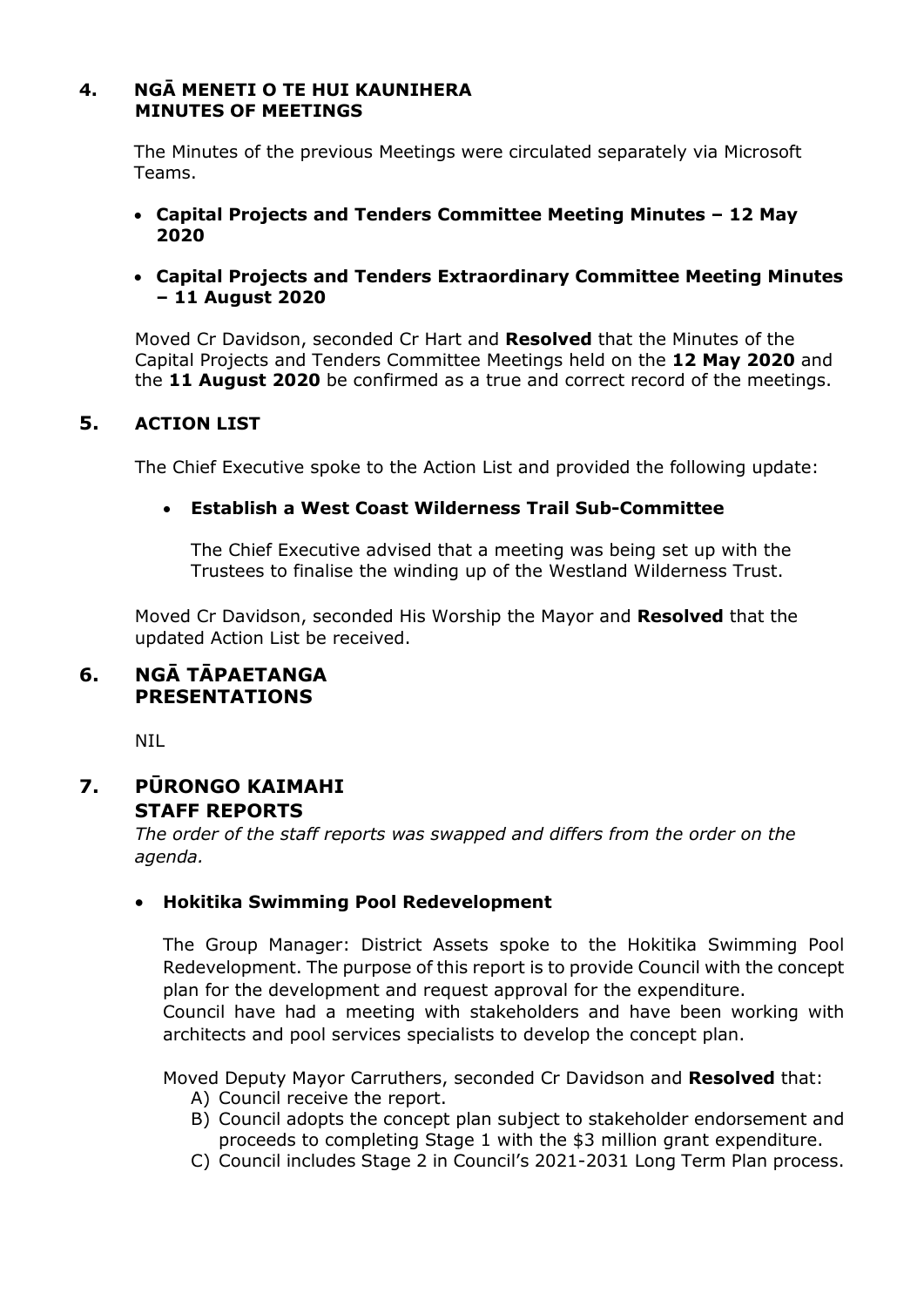# **Capital Projects and Shovel Ready Projects Verbal Update**

The Group Manager: District Assets spoke to a powerpoint presentation on current Capital and Shovel Ready Projects. The update covered the projects below:

The 3 Waters Projects

- Water Supply Projects and Budget
- Wastewater Projects and Budget
- Stormwater Projects and Budget

Solid Waste Projects and Budget

Leisure Services and Facilities

- Recent works in progress
- Leisure Services and Budget

Leadership Projects and Budget

Transportation 2020/21 Projects Completed

- Transportation 2020/21 Projects Completed
- Transportation 2020/21 Projects Underway
- Footpaths 2020/21 Projects Planned
- Resealing Program 2020/21
- Transportation 2020/21 Upcoming Work

Infrastructure Reference Group Funding Projects

- 3 Waters Reform Stimulus Funding Update
- 3 Waters Reform Stimulus Funding Delivery Plan Objectives

*Kw Madgwick joined via Zoom at 3.28pm and apologised for lateness. Due to the weather his zoom connection and sound was intermittent throughout the meeting.* 

> Moved Deputy Mayor Carruthers, seconded Cr Hart and **Resolved** that the Capital Projects and Shovel Ready Projects Verbal Update from the Group Manager: District Assets be received.

# **8. KA MATATAPU TE WHAKATAUNGA I TE TŪMATANUI RESOLUTION TO GO INTO PUBLIC EXCLUDED**

(to consider and adopt confidential items)

 Moved His Worship the Mayor, seconded Cr Hart and **Resolved** that the Capital Projects and Tenders Committee confirm that the public were excluded from the meeting in accordance with Section 48, Local Government Official Information and Meetings Act 1987 at 3.58pm.

The general subject of the matters to be considered while the public are excluded, the reason for passing this resolution in relation to each matter and the specific grounds under Section 48(1) of the Local Government Official Information and Meetings Act 1987 for the passing of the resolution are as follows:

| Item General subject Reason |  | for Ground(s) under Section        |  |
|-----------------------------|--|------------------------------------|--|
| No. of each matter passing  |  | this 48(1) for the passing of this |  |
| to be considered resolution |  | in resolution                      |  |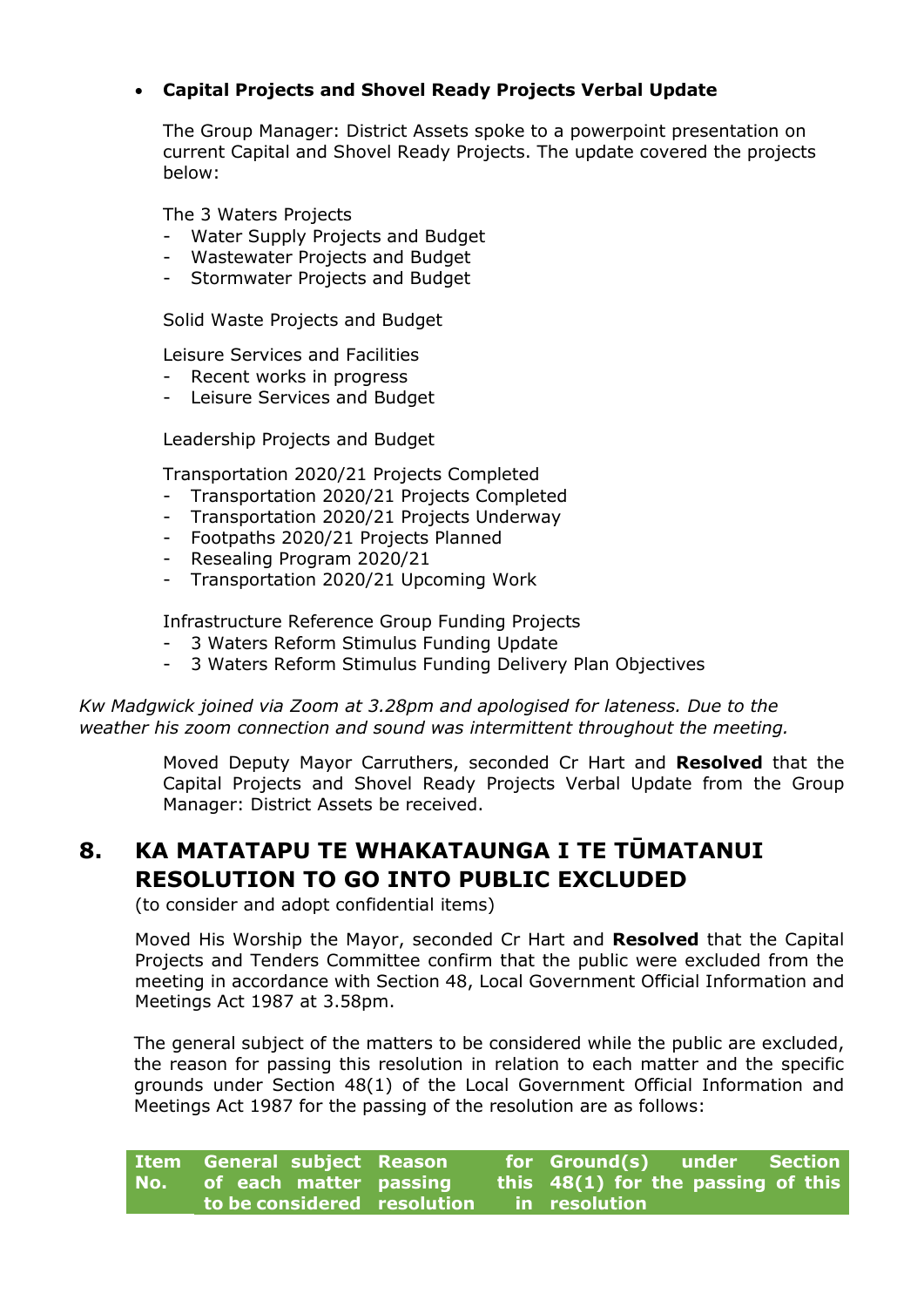|    |                                                                        | relation to each<br>matter                              |                                                                                                                                                                                                                                         |
|----|------------------------------------------------------------------------|---------------------------------------------------------|-----------------------------------------------------------------------------------------------------------------------------------------------------------------------------------------------------------------------------------------|
| 1. | Confidential<br>Minutes $-12$ May<br>2020                              | Good reasons to<br>withhold<br>exist<br>under Section 7 | That the public conduct of the<br>relevant part of the proceedings<br>of the meeting would be likely to<br>the<br>disclosure<br>result<br>in<br>οf<br>information for which good reason<br>or withholding exists.<br>Section $48(1)(a)$ |
| 2. | Confidential<br>Minutes $-11$<br>August 2020                           | Good reasons to<br>withhold<br>exist<br>under Section 7 | That the public conduct of the<br>relevant part of the proceedings<br>of the meeting would be likely to<br>the<br>disclosure<br>result<br>in<br>οf<br>information for which good reason<br>or withholding exists.<br>Section $48(1)(a)$ |
| 3. | Tender 20-21-02<br>Litter Bin<br>Collection<br>Contract                | Good reasons to<br>withhold<br>exist<br>under Section 7 | That the public conduct of the<br>relevant part of the proceedings<br>of the meeting would be likely to<br>the<br>disclosure<br>result<br>in<br>of<br>information for which good reason<br>or withholding exists.<br>Section $48(1)(a)$ |
| 4. | Tender 18-19-08<br>Arahura Water<br><b>Treatment Plant</b><br>Contract | Good reasons to<br>withhold<br>exist<br>under Section 7 | That the public conduct of the<br>relevant part of the proceedings<br>of the meeting would be likely to<br>the<br>disclosure<br>result<br>in<br>0f<br>information for which good reason<br>or withholding exists.<br>Section $48(1)(a)$ |

This resolution is made in reliance on sections 48(1)(a) and (d) of the Local Government Official Information and Meetings Act 1987 and the particular interests or interests protected by section 7 of that Act, which would be prejudiced by the holding of the relevant part of the proceedings of the meeting in public are as follows:

| <b>Item</b><br>No. | <b>Interest</b>                                                                                                                                                                              |
|--------------------|----------------------------------------------------------------------------------------------------------------------------------------------------------------------------------------------|
| 1, 2, 3, 4         | Enable any local authority holding the information to carry on, without<br>prejudice or disadvantage, negotiations (including commercial and<br>industrial negotiations) (Schedule 7(2)(i)). |
| 1, 2, 3, 4         | Maintain legal professional privilege (Schedule 7(2)(g)).                                                                                                                                    |
| 2,3,4              | Protect the privacy of natural persons, including that of deceased natural<br>persons (Section $7(2)(a)$ ).                                                                                  |

Moved His Worship the Mayor, seconded Cr Hart and **Resolved** that the business conducted in the 'Public Excluded Section' be confirmed and accordingly, the meeting went back to the open part of the meeting at 4.23pm.